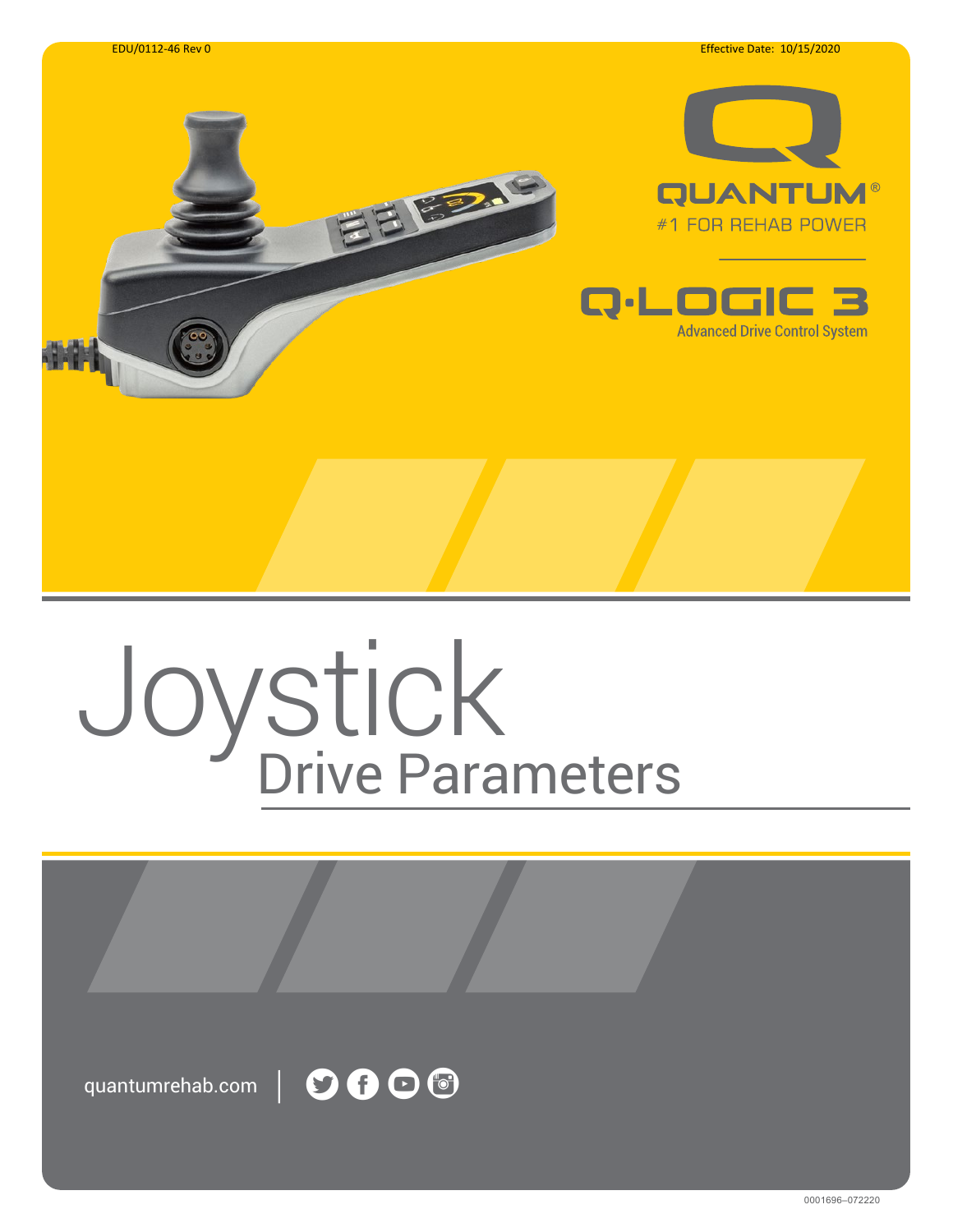**1) USER DRIVE PROFILES** — Allow various parameters to be programmed differently for safety and function in various environments. An individual can have access to anywhere from 1-6 profiles at a time, maximum of 4 driving, 1 auxiliary, and 1 seating profile.

How many drive profiles does the individual need?

- **•** Consider the number of environments that the individual needs to access
- **•** What is their ability to complete mode changes and adjust the speed dial?
- **•** Minimum and maximum speed settings are adjusted in each profile so the individual can change speeds by adjusting dial and/or changing profiles based off their ability and preference
- **2) FORWARD SPEED** Defines the speed limit of the wheelchair when a full forward input is applied.

#### *Does the forward speed allow the individual independent, safe, and timely mobility in the intended environment of use?*



- **•** Consider leaving the forward speed as is
- **•** Will increasing the speed improve function or quality of life while maintaining safety? If yes, consider increasing forward speed

# NO

- **•** If they are unsafe, consider decreasing the speed
- **•** If they are safe, but not timely, consider increasing the speed and reassess for safety
- **3) FORWARD ACCELERATION**  Defines the forward acceleration of the wheelchair or how quickly the chair gets to top programmed speed. A higher value represents a shorter acceleration time and a faster start.

# *Does the power wheelchair transition smoothly from a stopped position to moving forward?*



**4) FORWARD DECELERATION** — Defines the forward deceleration of the wheelchair or how quickly the chair stops. A higher value represents a shorter deceleration time and a faster stop.

# *Does the power wheelchair transition smoothly from moving forward to a stopped position?*



#### **SPECIAL CONSIDERATION FOR DECELERATION SETTINGS...**

If deceleration parameters (forward, reverse, and turn) are set too high and the chair stops too abruptly, it can be difficult for an end user with impaired trunk control and balance to control.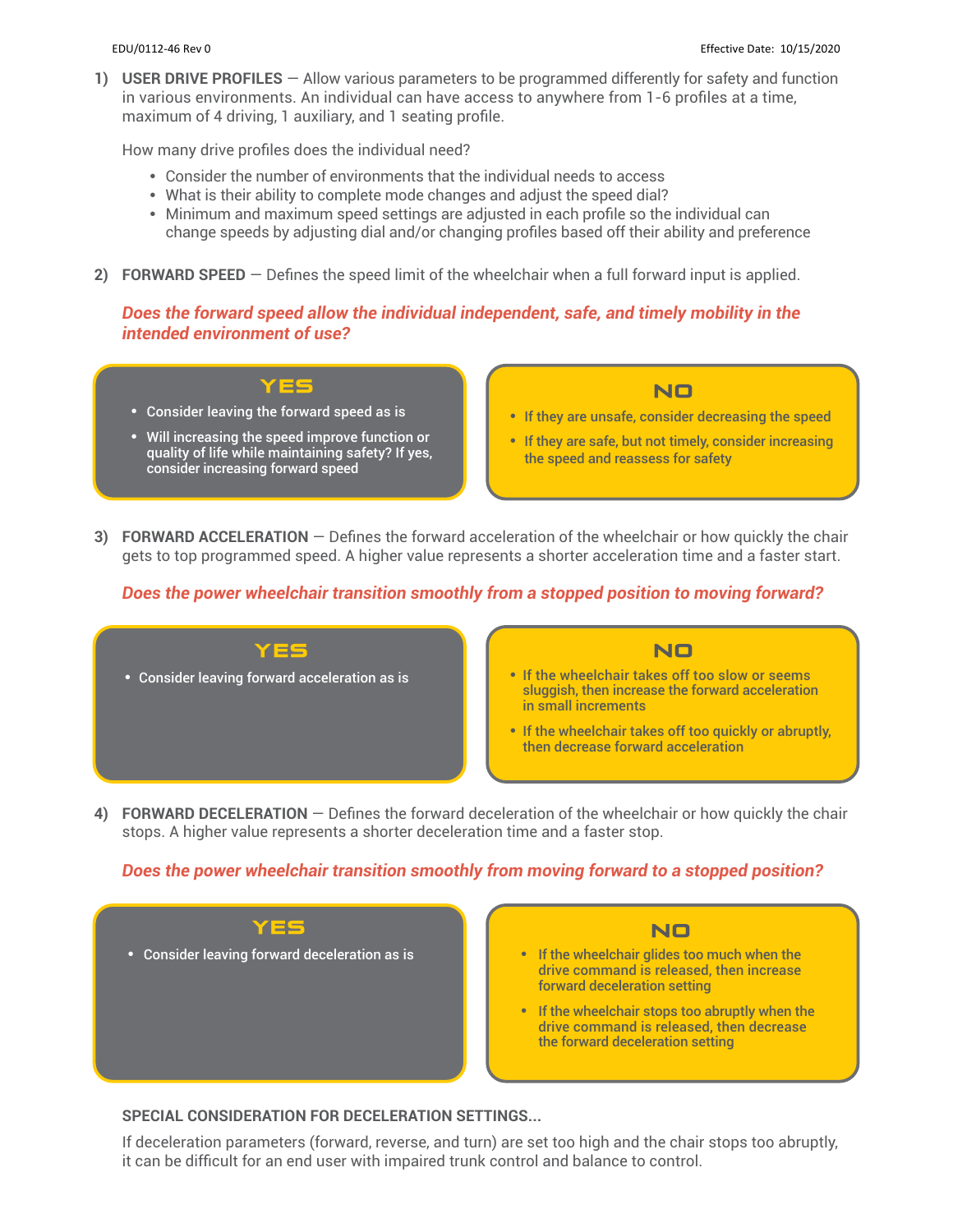#### **5) REVERSE PARAMETERS**

- **•** Adjust reverse setting in a similar manner
- **•** Typically, the individual will not need reverse parameters turned up much from factory settings
- **•** Caution should be taken when increasing reverse parameters due to safety concerns
- **6) TURN SPEED** Defines the turning speed limit of the wheelchair when a full left or right input is applied. The turn speed is normally set to a value lower than the forward speed

# *When a direct turn command is given (no forward/reverse command), does the chair turn at a reasonable speed so the individual can make a sharp turn when needed?*

- YES **•** Consider leaving the turn speed as is
- **•** Will increasing the turn speed improve function or quality life while maintaining safety? If yes, consider increasing turn speed

# NO

- **•** If they are unsafe, consider decreasing the turn speed
- **•** If they are safe, but not timely, consider increasing the turn speed and reassess for safety
- **7) TURN ACCELERATION** Defines the turning acceleration of the wheelchair or how quickly the chair gets to top programmed turn speed when a full left or right input is applied. A higher value represents a shorter turning acceleration time and a faster direction response. High turn acceleration values provide abrupt direction changes and should only be used cautiously to ensure safety.

# *Does the power wheelchair transition smoothly from a stopped position directly to turning?*



#### **SPECIAL CONSIDERATION FOR TURN SPEED AND ACCELERATION...**

If using the chair on softer/thicker surfaces, such as carpet, and the chair is slow to respond to the turn initially then quickly accelerates into the turn, increase the turn acceleration up in small increments. It may also be necessary to turn the turn speed down in small increments to smooth out the turn on that surface.

**8) TURN DECELERATION** – Defines the turn deceleration of the wheelchair or how quickly the chair stops turning. A higher value represents a shorter turning deceleration time and a faster direction response. High turn deceleration values provide abrupt direction changes and should only be used cautiously to ensure safety.

# *Does the power wheelchair transition smoothly from direct turning to a stopped position?*





- **•** If the wheelchair glides too much when the drive command is released, then increase turn deceleration setting
- **•** If the wheelchair stops too abruptly when the drive command is released, then decrease the turn deceleration setting